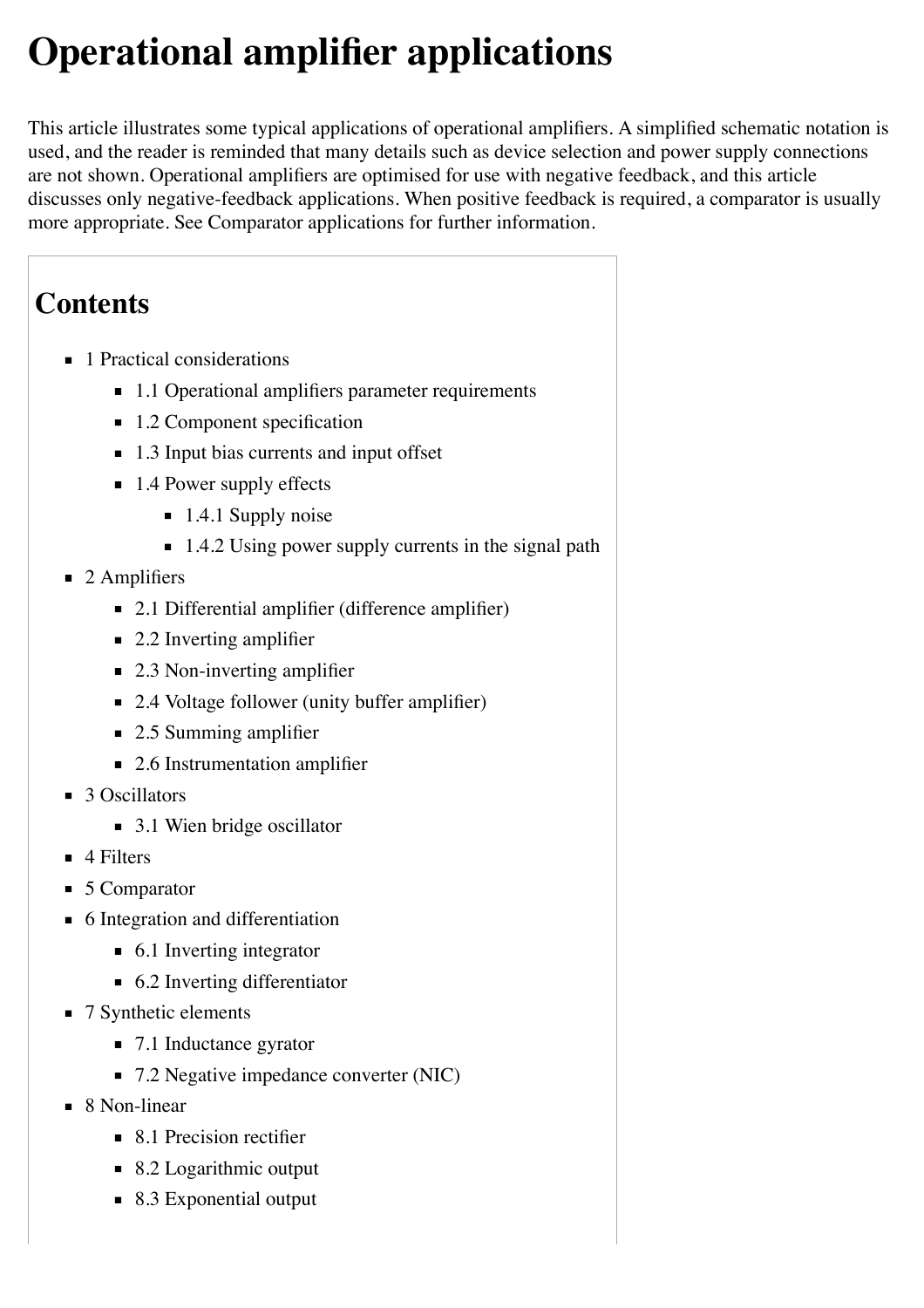- 9 [Other applications](http://en.wikipedia.org/wiki/Operational_amplifier_applications#Other_applications)
- $\blacksquare$  10 [See also](http://en.wikipedia.org/wiki/Operational_amplifier_applications#See_also)
- $\blacksquare$  11 [Notes](http://en.wikipedia.org/wiki/Operational_amplifier_applications#Notes)
- 12 [References](http://en.wikipedia.org/wiki/Operational_amplifier_applications#References)
- 13 [Further reading](http://en.wikipedia.org/wiki/Operational_amplifier_applications#Further_reading)
- $\blacksquare$  14 [External links](http://en.wikipedia.org/wiki/Operational_amplifier_applications#External_links)

# **Practical considerations**

# **Operational amplifiers parameter requirements**

In order for a particular device to be used in an application, it must satisfy certain requirements. The operational amplifier must

- have large open-loop signal gain (voltage gain of 200,000 is obtained in early integrated circuit exemplars), and
- have input impedance large with respect to values present in the feedback network.

[With these requirements satisfied, the op amp is considered i](http://en.wikipedia.org/wiki/Virtual_ground)[deal](http://en.wikipedia.org/wiki/Operational_amplifier#Ideal_op-amps)[, and one can use the method of virtual](http://en.wikipedia.org/wiki/Virtual_ground) ground to quickly and intuitively grasp the 'behavior' of any of the op amp circuits below.

Those interested in construction of any of these circuits for practical use should consult a more detailed reference. See the [External links](http://en.wikipedia.org/wiki/Operational_amplifier_applications#External_links) section.

# **Component specification**

Resistors used in practical solid-state op-amp circuits are typically in the kΩ range. Resistors much greater than 1 MΩ cause excessive [thermal noise](http://en.wikipedia.org/wiki/Thermal_noise) and make the circuit operation susceptible to significant errors due to bias or leakage currents.

# **Input bias currents and input offset**

Practical operational amplifiers draw a small current from each of their inputs due to bias requirements (in the case of bipolar junction transistor-based inputs) or leakage (in the case of MOSFET-based inputs).

These currents flow through the resistances connected to the inputs and produce small voltage drops across those resistances. Appropriate design of the feedback network can alleviate problems associated with input bias currents and common-mode gain, as explained below. The heuristic rule is to ensure that the impedance "looking out" of each input terminal is identical.

To the extent that the input bias currents do not match, there will be an effective [input offset voltage](http://en.wikipedia.org/wiki/Input_offset_voltage) present, which can lead to problems in circuit performance. Many commercial op amp offerings provide a method for tuning the operational amplifier to balance the inputs (e.g., "offset null" or "balance" pins that can interact with an external voltage source attached to a potentiometer). Alternatively, a tunable external voltage can be added to one of the inputs in order to balance out the offset effect. In cases where a design calls for one input to be short-circuited to ground, that short circuit can be replaced with a variable resistance that can be tuned to mitigate the offset problem.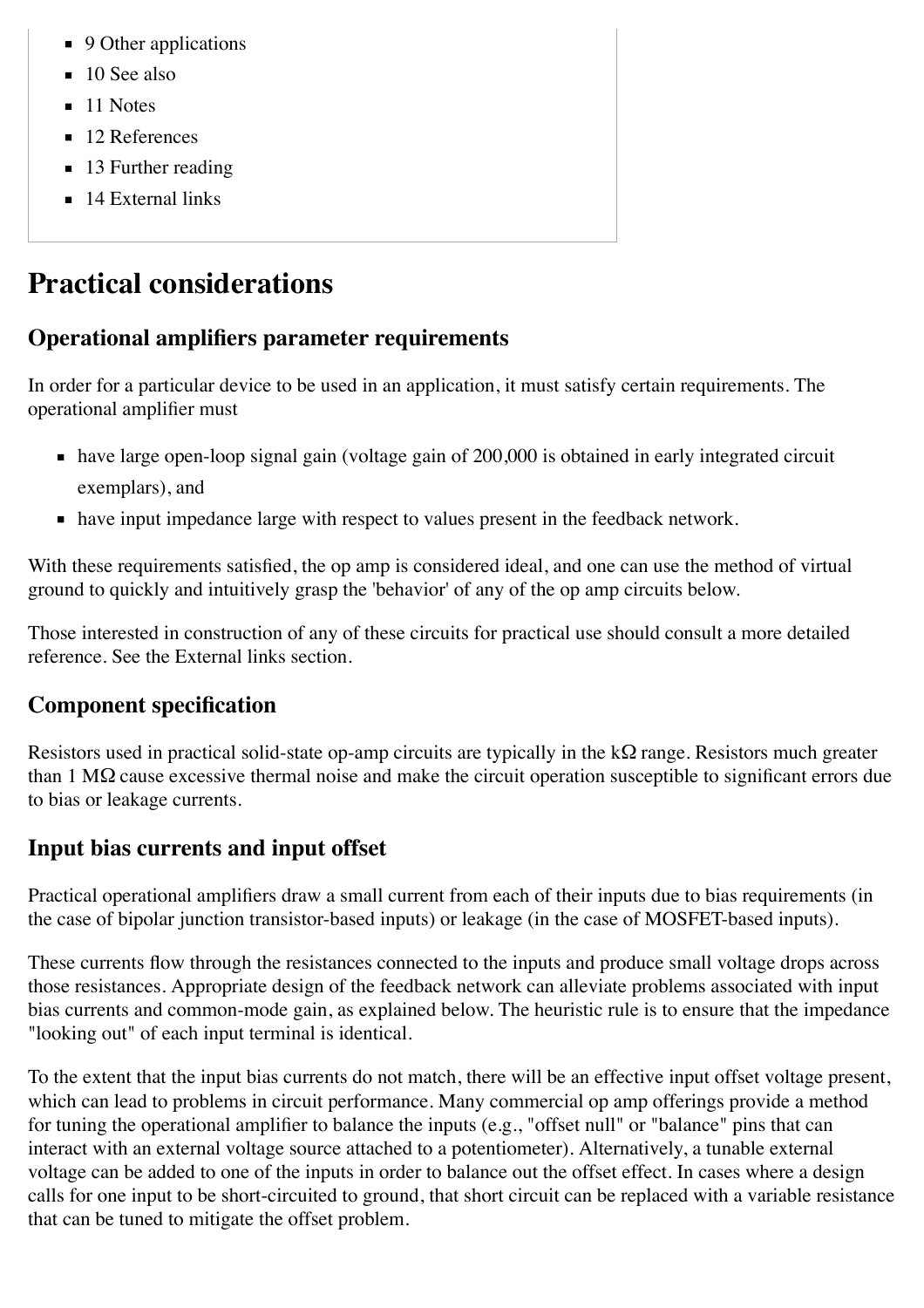Operational amplifiers using [MOSFET-](http://en.wikipedia.org/wiki/MOSFET)based input stages have input leakage currents that will be, in many designs, negligible.

### **Power supply effects**

Although power supplies are not indicated in the (simplified) operational amplifier designs below, they are nonetheless present and can be critical in operational amplifier circuit design.

#### **Supply noise**

Power supply imperfections (e.g., power signal ripple, non-zero source impedance) may lead to noticeable deviations from ideal operational amplifier behavior. For example, operational amplifiers have a specified [power supply rejection ratio](http://en.wikipedia.org/wiki/Power_supply_rejection_ratio) that indicates how well the output can reject signals that appear on the power supply inputs. Power supply inputs are often noisy in large designs because the power supply is used by nearly every component in the design, and inductance effects prevent current from being instantaneously delivered to every component at once. As a consequence, when a component requires large injections of current (e.g., a digital component that is frequently switching from one state to another), nearby components can experience sagging at their connection to the power supply. This problem can be mitigated with appropriate use of [bypass capacitors](http://en.wikipedia.org/wiki/Decoupling_capacitor) connected across each power supply pin and ground. When bursts of current are required by a component, the component can *bypass* the power supply by receiving the current directly from the nearby capacitor (which is then slowly recharged by the power supply).

#### **Using power supply currents in the signal path**

Additionally, current drawn into the operational amplifier from the power supply can be used as inputs to external circuitry that augment the capabilities of the operational amplifier. For example, an operational amplifier may not be fit for a particular high-gain application because its output would be required to generate signals outside of the safe range generated by the amplifier. In this case, an external push–pull [amplifier can be controlled by the current into and out of the operational amplifier. Thus, the operationa](http://en.wikipedia.org/wiki/Push%E2%80%93pull_output)l amplifier may itself operate within its factory specified bounds while still allowing the negative feedback

path to include a large output signal well outside of those bounds.<sup>[\[1\]](http://en.wikipedia.org/wiki/Operational_amplifier_applications#cite_note-1)</sup>

# **Amplifiers**

We begin these examples with that of the differential amplifier, from which can be derived many of the other applications, including the [inverting,](http://en.wikipedia.org/wiki/Operational_amplifier_applications#Inverting_amplifier) [non-inverting,](http://en.wikipedia.org/wiki/Operational_amplifier_applications#Non-inverting_amplifier_configuration) and [summing](http://en.wikipedia.org/wiki/Summing_amplifier) amplifier, the [voltage follower,](http://en.wikipedia.org/wiki/Operational_amplifier_applications#Voltage_follower) [integrator,](http://en.wikipedia.org/wiki/Operational_amplifier_applications#Inverting_integrator) [differentiator,](http://en.wikipedia.org/wiki/Operational_amplifier_applications#Inverting_differentiator) and [gyrator.](http://en.wikipedia.org/wiki/Operational_amplifier_applications#Inductance_gyrator)

### **Differential amplifier (difference amplifier)**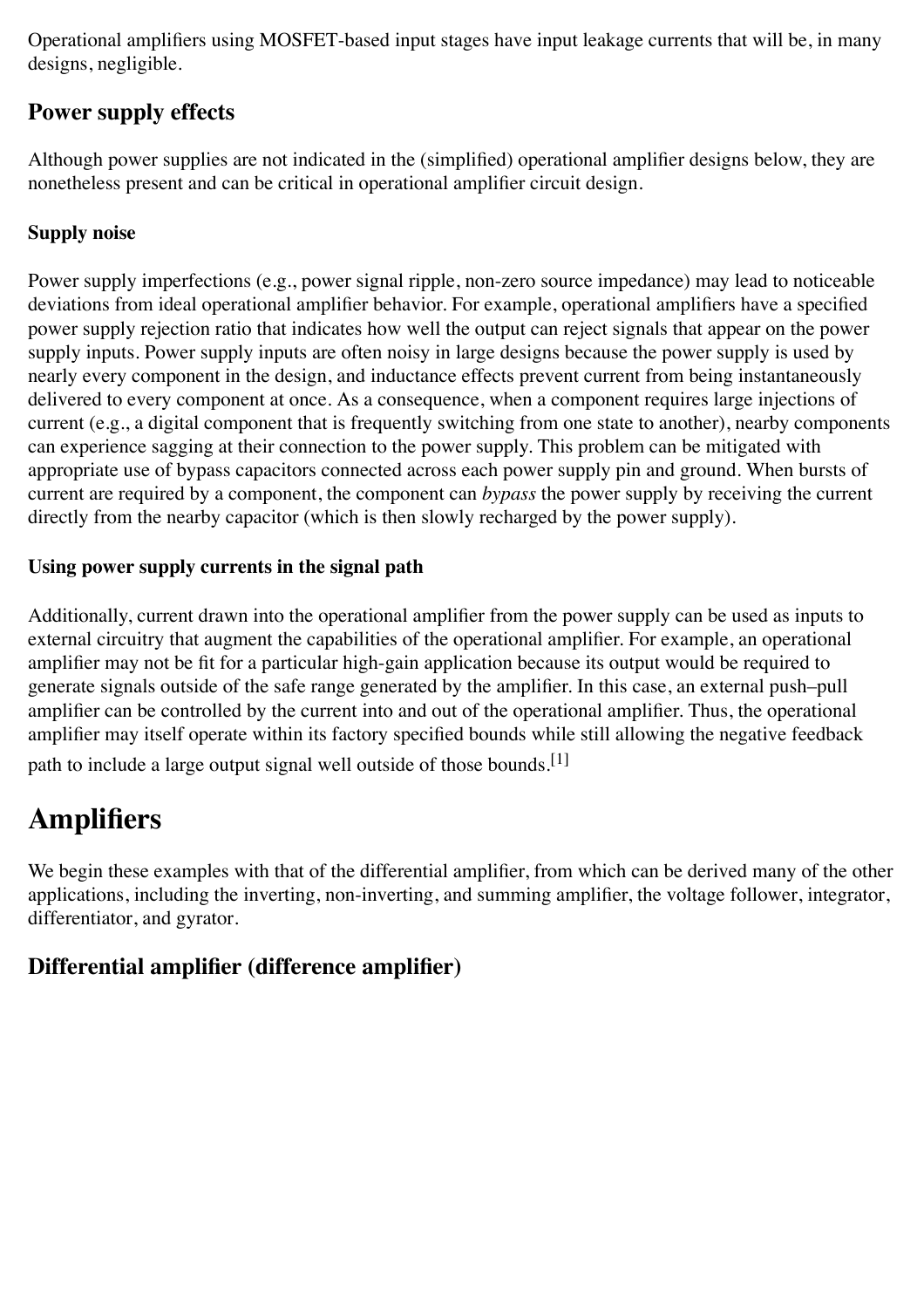

Amplifies the difference in voltage between its inputs.

*The name "differential amplifier" must not be confused with the ["differentiator,](http://en.wikipedia.org/wiki/Operational_amplifier_applications#Inverting_differentiator)" which is also shown on this page.*

*The ["instrumentation amplifier,](http://en.wikipedia.org/wiki/Operational_amplifier_applications#Instrumentation_amplifier)" which is also shown on this page, is a modification of the differential amplifier that also provides high [input impedance.](http://en.wikipedia.org/wiki/Input_impedance)*

The circuit shown computes the [difference](http://en.wikipedia.org/wiki/Subtraction) of two voltages, multiplied by some gain factor. The output voltage:

$$
V_{\text{out}} = \frac{(R_{\text{f}} + R_1) R_{\text{g}}}{(R_{\text{g}} + R_2) R_1} V_2 - \frac{R_{\text{f}}}{R_1} V_1 = \left(\frac{R_1 + R_{\text{f}}}{R_1}\right) \cdot \left(\frac{R_{\text{g}}}{R_{\text{g}} + R_2}\right) V_2 - \frac{R_{\text{f}}}{R_1} V_1.
$$

Or, expressed as a function of the common mode input  $V_{\text{com}}$  and difference input  $V_{\text{dif}}$ 

$$
V_{\text{com}} = (V_1 + V_2)/2; V_{\text{dif}} = V_2 - V_1,
$$

the output voltage is

$$
V_{\text{out}}\frac{R_1}{R_{\text{f}}} = V_{\text{com}}\frac{R_1/R_{\text{f}} - R_2/R_{\text{g}}}{1 + R_2/R_{\text{g}}} + V_{\text{dif}}\frac{1 + (R_2/R_{\text{g}} + R_1/R_{\text{f}})/2}{1 + R_2/R_{\text{g}}}.
$$

In order for this circuit to produce a signal proportional to the voltage difference of the input terminals, the coefficient of the  $V_{\text{com}}$  term (the common-mode gain) must be zero, or

$$
R_1/R_{\rm f} = R_2/R_{\rm g}
$$

With this constraint<sup>[\[nb 1\]](http://en.wikipedia.org/wiki/Operational_amplifier_applications#cite_note-2)</sup> in place, the [common-mode rejection ratio](http://en.wikipedia.org/wiki/Common-mode_rejection_ratio) of this circuit is infinitely large, and the output

$$
V_{\text{out}} = \frac{R_{\text{f}}}{R_1} V_{\text{dif}} = \frac{R_{\text{f}}}{R_1} (V_2 - V_1) \,.
$$

where the simple expression  $R_f/R_1$  represents the closed-loop gain of the differential amplifier.

The special case when the closed-loop gain is unity is a differential follower, with: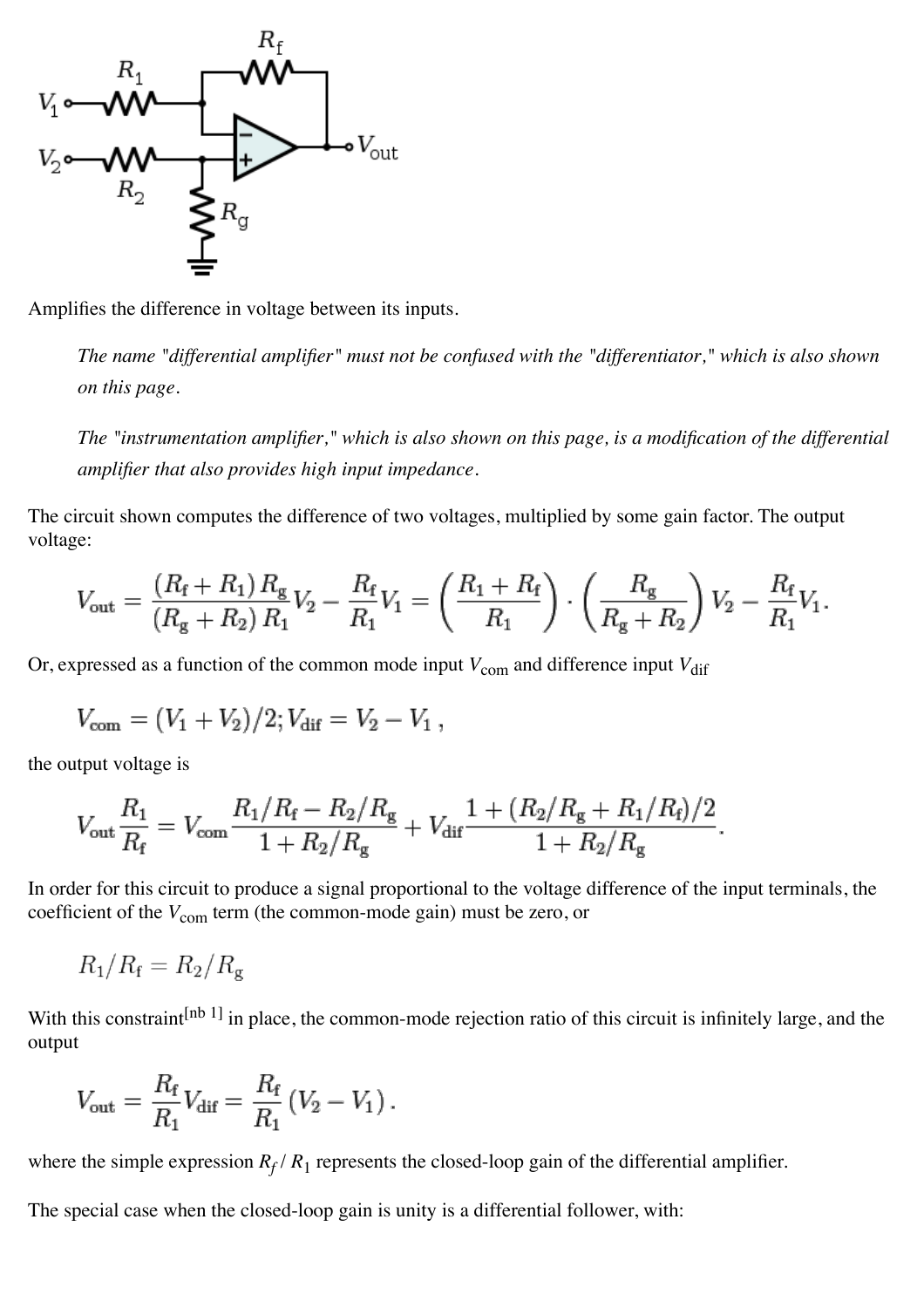$$
V_{\rm out} = V_2 - V_1.
$$

#### **Inverting amplifier**



An inverting amplifier is a special case of the [differential amplifier](http://en.wikipedia.org/wiki/Operational_amplifier_applications#Differential_amplifier) in which that circuit's non-inverting input  $V_2$  is grounded, and inverting input  $V_1$  is identified with  $V_{in}$  above. The closed-loop gain is  $R_f / R_{in}$ , hence

$$
V_{\text{out}} = -\frac{R_{\text{f}}}{R_{\text{in}}}V_{\text{in}}.
$$

The simplified circuit above is like the differential amplifier in the limit of  $R_2$  and  $R_g$  very small. In this case, though, the circuit will be susceptible to input bias current drift because of the mismatch between  $R_f$  and  $R_{in}$ .

To intuitively see the gain equation above, calculate the current in  $R_{\text{in}}$ :

$$
i_{\rm in} = \frac{V_{\rm in}}{R_{\rm in}}
$$

then recall that this same current must be passing through  $R_f$ , therefore (because  $V = V_+ = 0$ ):

$$
V_{\text{out}} = -i_{\text{in}}R_{\text{f}} = -V_{\text{in}}\frac{R_{\text{f}}}{R_{\text{in}}}
$$

A mechanical analogy is a seesaw, with the *V*− node (between *R*in and *R*f) as the fulcrum, at ground potential.  $V_{in}$  is at a length  $R_{in}$  from the fulcrum;  $V_{out}$  is at a length  $R_f$ . When  $V_{in}$  descends "below ground", the output *V*out rises proportionately to balance the seesaw, and *vice versa*. [\[2\]](http://en.wikipedia.org/wiki/Operational_amplifier_applications#cite_note-3)

#### **Non-inverting amplifier**

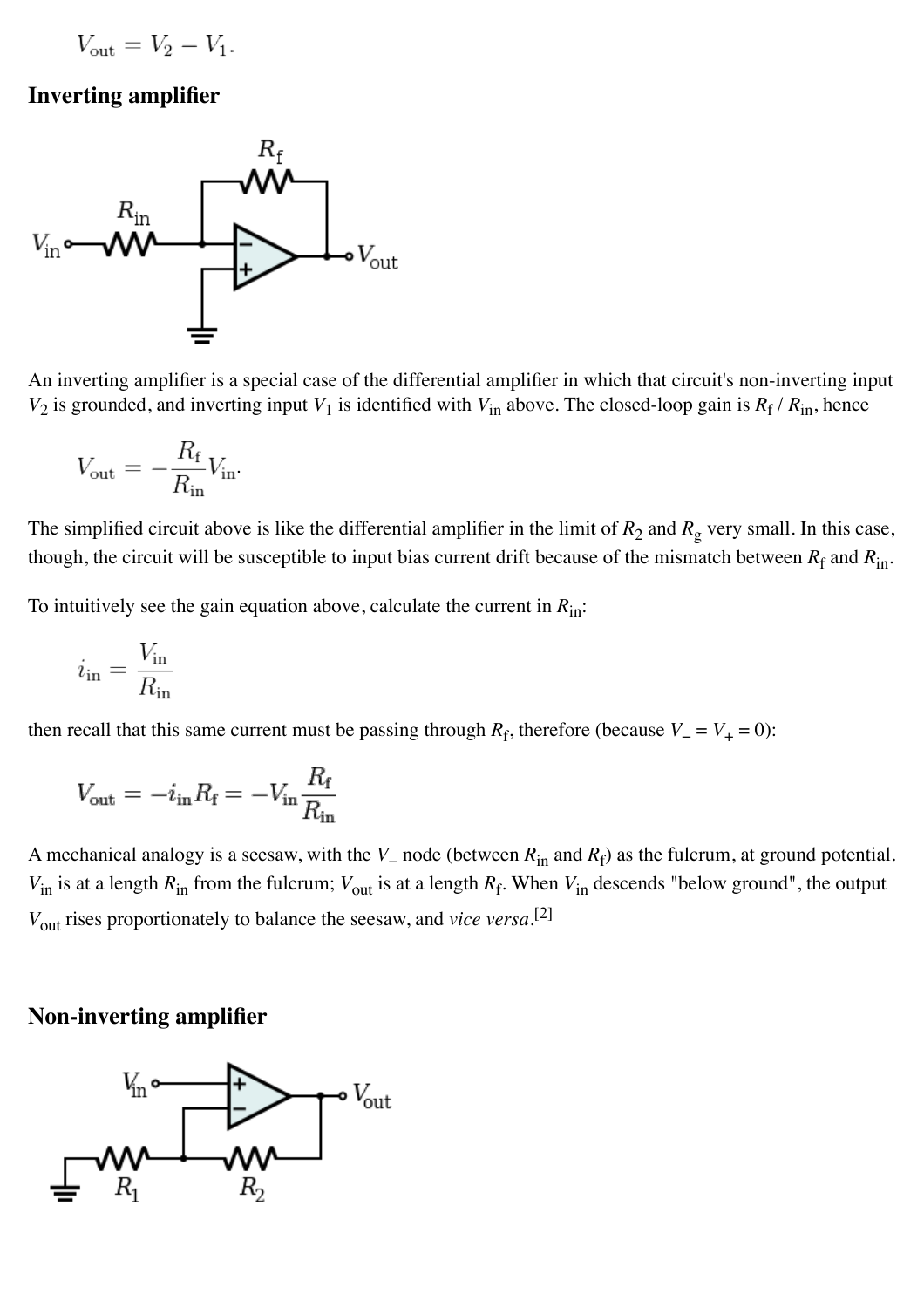A non-inverting amplifier is a special case of the [differential amplifier](http://en.wikipedia.org/wiki/Operational_amplifier_applications#Differential_amplifier) in which that circuit's inverting input *V*<sub>1</sub> is grounded, and non-inverting input *V*<sub>2</sub> is identified with *V*<sub>in</sub> above, with  $R_g \gg R_2$ . Referring to the circuit immediately above,

$$
V_{\rm out} = \left(1 + \frac{R_2}{R_1}\right) V_{\rm in}
$$

To intuitively see this gain equation, use the virtual ground technique to calculate the current in resistor *R*1:

$$
i_1 = \frac{V_{\text{in}}}{R_1},
$$

then recall that this same current must be passing through  $R_2$ , therefore:

$$
V_{\text{out}} = V_{\text{in}} + i_{\text{in}} R_2 = V_{\text{in}} \left( 1 + \frac{R_2}{R_1} \right)
$$

A mechanical analogy is a class-2 machine, a lever, with one terminal of  $R_1$  as the fulcrum, at ground potential.  $V_{in}$  is at a length  $R_1$  from the fulcrum;  $V_{out}$  is at a length  $R_2$  further along. When  $V_{in}$  ascends "above ground", the output  $V_{\text{out}}$  rises proportionately with the lever.

The input impedance of the simplified non-inverting amplifier is high, of order  $R_{\text{dif}} \times A_{\text{OL}}$  times the closedloop gain, where  $R_{\text{dif}}$  is the op amp's input impedance to differential signals, and  $A_{\text{OL}}$  is the open-loop voltage gain of the op amp; in the case of the ideal op amp, with  $A_{OL}$  infinite and  $R_{dif}$  infinite, the input impedance is infinite. In this case, though, the circuit will be susceptible to input bias current drift because of the mismatch between the impedances driving the  $V_+$  and  $V_-$  op amp inputs.

#### **Voltage follower (unity buffer amplifier)**



[Used as a](http://en.wikipedia.org/wiki/Source_impedance) [buffer amplifier](http://en.wikipedia.org/wiki/Buffer_amplifier) [to eliminate loading effects \(e.g., connecting a device with a high source](http://en.wikipedia.org/wiki/Source_impedance) impedance to a device with a low [input impedance\)](http://en.wikipedia.org/wiki/Input_impedance).

$$
V_{\text{out}} = V_{\text{in}}
$$
  

$$
Z_{\text{in}} = \infty
$$
 (realistically, the differential input impedance of the op-amp itself, 1 MΩ to 1 TΩ)

Due to the strong (i.e., [unity](http://en.wikipedia.org/wiki/Unity_(mathematics)) gain) feedback and certain non-ideal characteristics of real operational amplifiers, this feedback system is prone to have poor [stability margins.](http://en.wikipedia.org/wiki/Phase_margin) Consequently, the system may be [unstable](http://en.wikipedia.org/wiki/BIBO_stability) when connected to sufficiently capacitive loads. In these cases, a [lag compensation](http://en.wikipedia.org/wiki/Frequency_compensation) network (e.g., connecting the load to the voltage follower through a resistor) can be used to restore stability. The manufacturer [data sheet](http://en.wikipedia.org/wiki/Data_sheet) for the operational amplifier may provide guidance for the selection of components in external compensation networks. Alternatively, another operational amplifier can be chosen that has more appropriate internal compensation.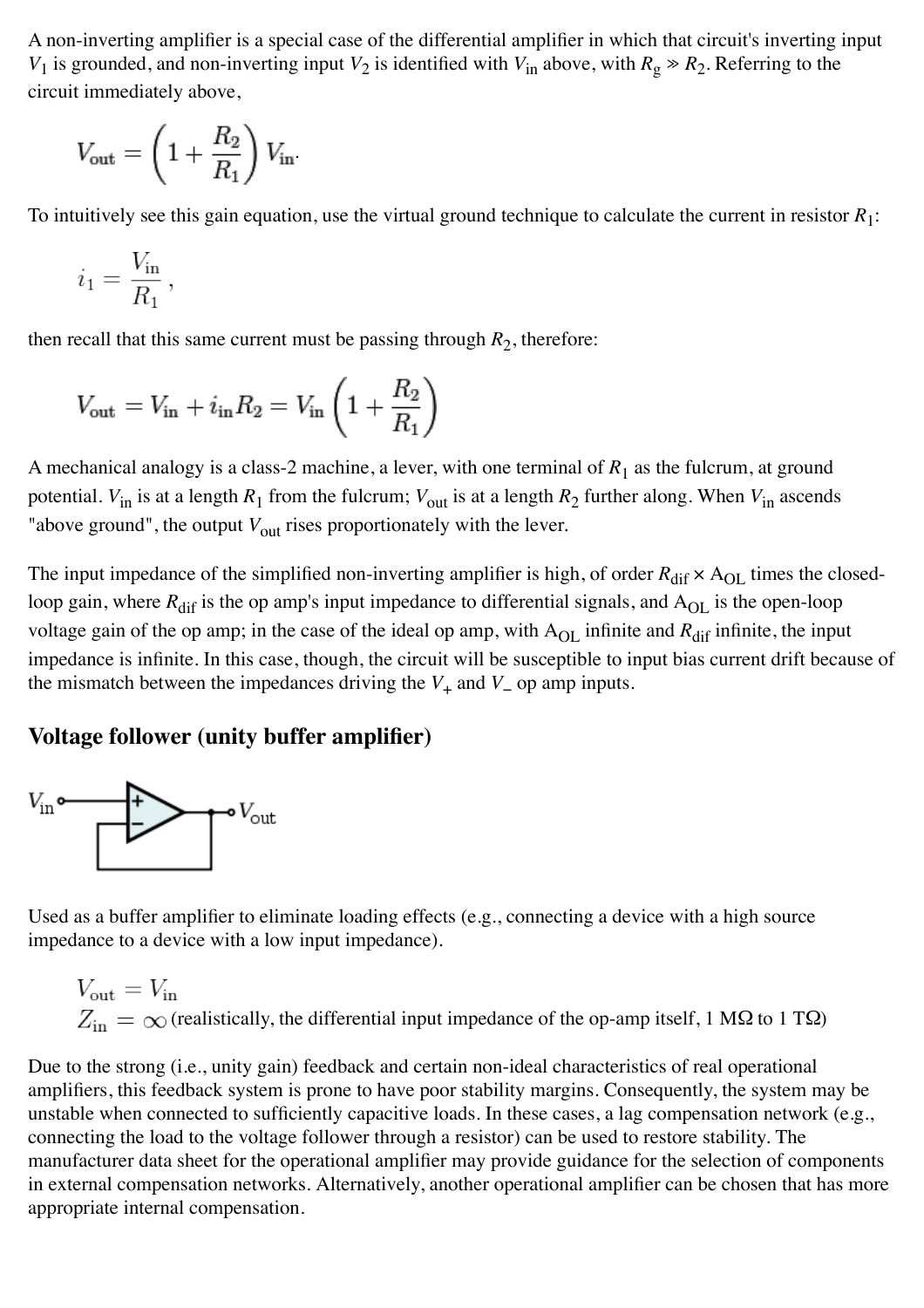#### **Summing amplifier**

A summing amplifier sums several (weighted) voltages:



When  $R_1 = R_2 = \cdots = R_n = R_f$ 

$$
V_{\rm out} = -(V_1 + V_2 + \cdots + V_n)
$$

- Output is inverted
- Input impedance of the *n***th** input is  $Z_n = R_n (V_{\perp})$  is a [virtual ground\)](http://en.wikipedia.org/wiki/Virtual_ground)

#### **Instrumentation amplifier**



Combines very high [input impedance](http://en.wikipedia.org/wiki/Input_impedance), high [common-mode rejection,](http://en.wikipedia.org/wiki/Common-mode_rejection) low [DC offset,](http://en.wikipedia.org/wiki/DC_offset) and other properties used in making very accurate, low-noise measurements

Is made by adding a [non-inverting](http://en.wikipedia.org/wiki/Operational_amplifier_applications#Non-inverting_amplifier) [buffer](http://en.wikipedia.org/wiki/Buffer_amplifier) to each input of the [differential amplifier](http://en.wikipedia.org/wiki/Operational_amplifier_applications#Differential_amplifier) to increase the input impedance.

# **Oscillators**

#### **Wien bridge oscillator**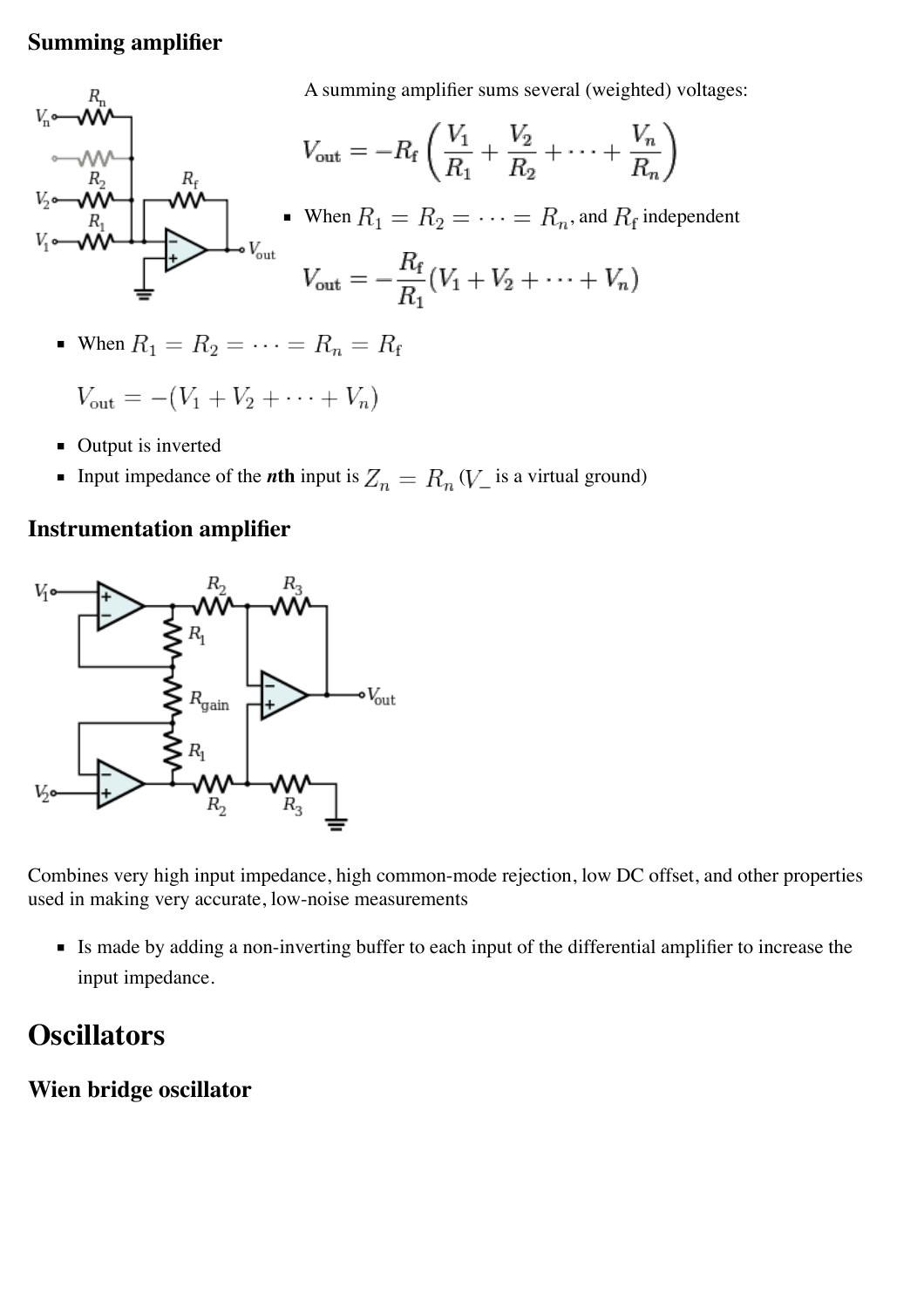

Produces a very low distortion [sine wave.](http://en.wikipedia.org/wiki/Sine_wave) Uses negative temperature compensation in the form of a light bulb or diode.

# **Filters**

Operational amplifiers can be used in construction of [active filters,](http://en.wikipedia.org/wiki/Active_filter) providing high-pass, low-pass, bandpass, reject and delay functions. The high input impedance and gain of an op-amp allow straightforward calculation of element values, allowing accurate implementation of any desired filter topology with little concern for the loading effects of stages in the filter or of subsequent stages. However, the frequencies at which active filters can be implemented is limited; when the behavior of the amplifiers departs significantly from the ideal behavior assumed in elementary design of the filters, filter performance is degraded.

# **Comparator**



An operational amplifier can, if necessary, be forced to act as a comparator. The smallest difference between the input voltages will be amplified enormously, causing the output to swing to nearly the supply voltage. However, it is usually better to use a dedicated comparator for this purpose, as its output has a higher slew rate and can reach either power supply rail. Some op-amps have clamping diodes on the input that prevent use as a comparator.  $[3]$ 

# **Integration and differentiation**

### **Inverting integrator**

The integrator is mostly used in [analog computers,](http://en.wikipedia.org/wiki/Analog_computer) [analog-to-digital converters](http://en.wikipedia.org/wiki/Analog-to-digital_converter) and wave-shaping circuits.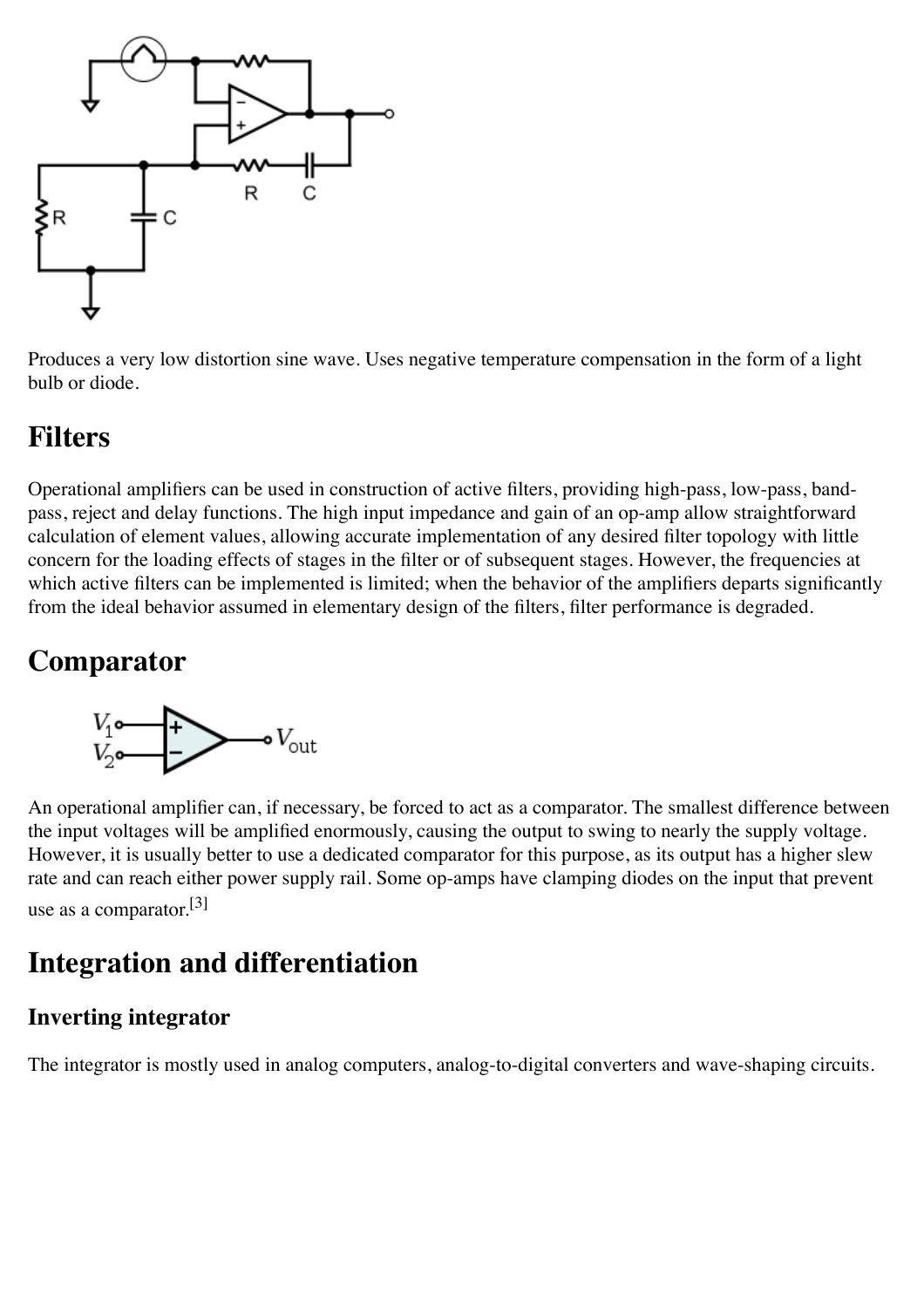

[Integrates](http://en.wikipedia.org/wiki/Integral) (and inverts) the input signal  $V_{in}(t)$  over a time interval  $t, t_0 < t < t_1$ , yielding an output voltage at time  $t = t_1$  of

$$
V_{\text{out}}(t_1) = V_{\text{out}}(t_0) - \frac{1}{RC} \int_{t_0}^{t_1} V_{\text{in}}(t) dt
$$

where  $V_{\text{out}}(t_0)$  represents the output voltage of the circuit at time  $t = t_0$ . This is the same as saying that the output voltage changes over time  $t_0 < t < t_1$  by an amount proportional to the time integral of the input voltage:

$$
-\frac{1}{RC} \int_{t_0}^{t_1} V_{\text{in}}(t) \, \mathrm{d} \, t
$$

This circuit can be viewed as a [low-pass](http://en.wikipedia.org/wiki/Low-pass_filter) [electronic filter,](http://en.wikipedia.org/wiki/Electronic_filter) one with a single [pole](http://en.wikipedia.org/wiki/Complex_pole) at DC (i.e., where  $\omega = 0$ ) and with gain.

In a practical application one encounters a significant difficulty: unless the capacitor *C* is periodically discharged, the output voltage will eventually drift outside of the operational amplifier's operating range. This can be due to any combination of:

- $\blacksquare$  The input  $V_{\text{in}}$  has a non-zero DC component,
- Input bias current is non-zero,
- Input offset voltage is non-zero.<sup>[\[4\]](http://en.wikipedia.org/wiki/Operational_amplifier_applications#cite_note-microchip-opa-dc-5)</sup>

A slightly more complex circuit can ameliorate the second two problems, and in some cases, the first as well.



Here, the feedback resistor  $R_f$  provides a discharge path for capacitor  $C_f$ , while the series resistor at the noninverting input  $R_n$ , when of the correct value, alleviates input bias current and common-mode problems. That value is the parallel resistance of  $R_i$  and  $R_f$ , or using the shorthand notation  $\mathbb{II}$ :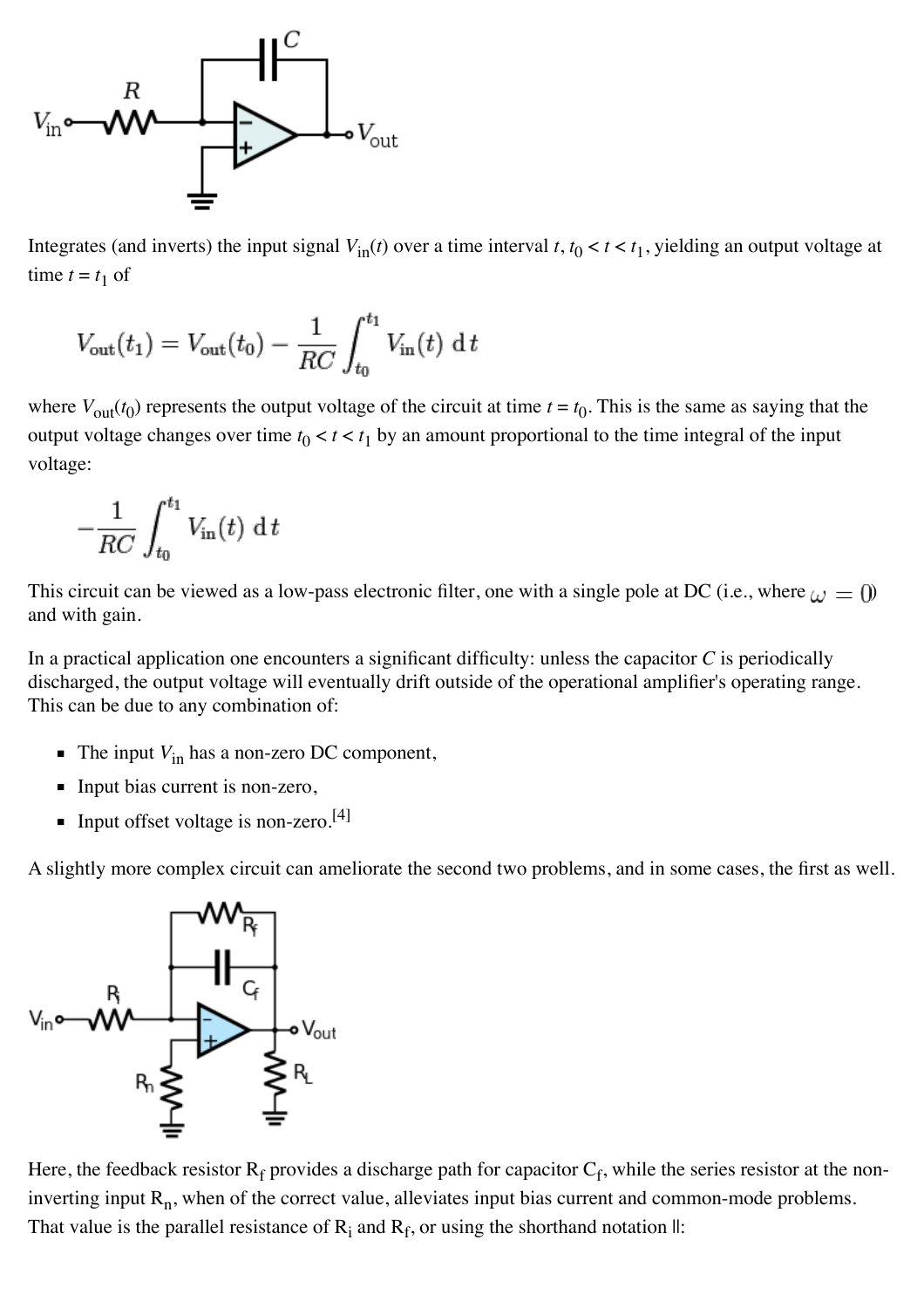$$
R_{\rm n} = \frac{1}{\frac{1}{R_{\rm i}} + \frac{1}{R_{\rm f}}} = R_{\rm i} || R_{\rm f}
$$

The relationship between input signal and output signal is now:

$$
V_{\text{out}}(t_1) = V_{\text{out}}(t_0) - \frac{1}{R_i C_f} \int_{t_0}^{t_1} V_{\text{in}}(t) dt
$$

#### **Inverting differentiator**



[Differentiates](http://en.wikipedia.org/wiki/Derivative) the (inverted) signal over time.

 $V_{\text{out}} = -RC \frac{dV_{\text{in}}}{dt}$  where  $V_{\text{in}}$  and  $V_{\text{out}}$  are functions of time.

This can also be viewed as a [high-pass](http://en.wikipedia.org/wiki/High-pass_filter) [electronic filter.](http://en.wikipedia.org/wiki/Electronic_filter) It is a filter with a single [zero](http://en.wikipedia.org/wiki/Complex_zero) at DC (i.e., where [angular frequency](http://en.wikipedia.org/wiki/Angular_frequency)  $\omega = 0$  radians) and gain. The high-pass characteristics of a differentiating amplifier (i.e., the low-frequency zero) can lead to stability challenges when the circuit is used in an [analog servo loop \(e.g., in a](http://en.wikipedia.org/wiki/Root_locus) [PID controlle](http://en.wikipedia.org/wiki/PID_controller)[r with a significant derivative gain\). In particular, as a root](http://en.wikipedia.org/wiki/Root_locus) locus analysis would show, increasing feedback gain will drive a closed-loop pole toward marginal stability at the DC zero introduced by the differentiator.

### **Synthetic elements**

#### **Inductance gyrator**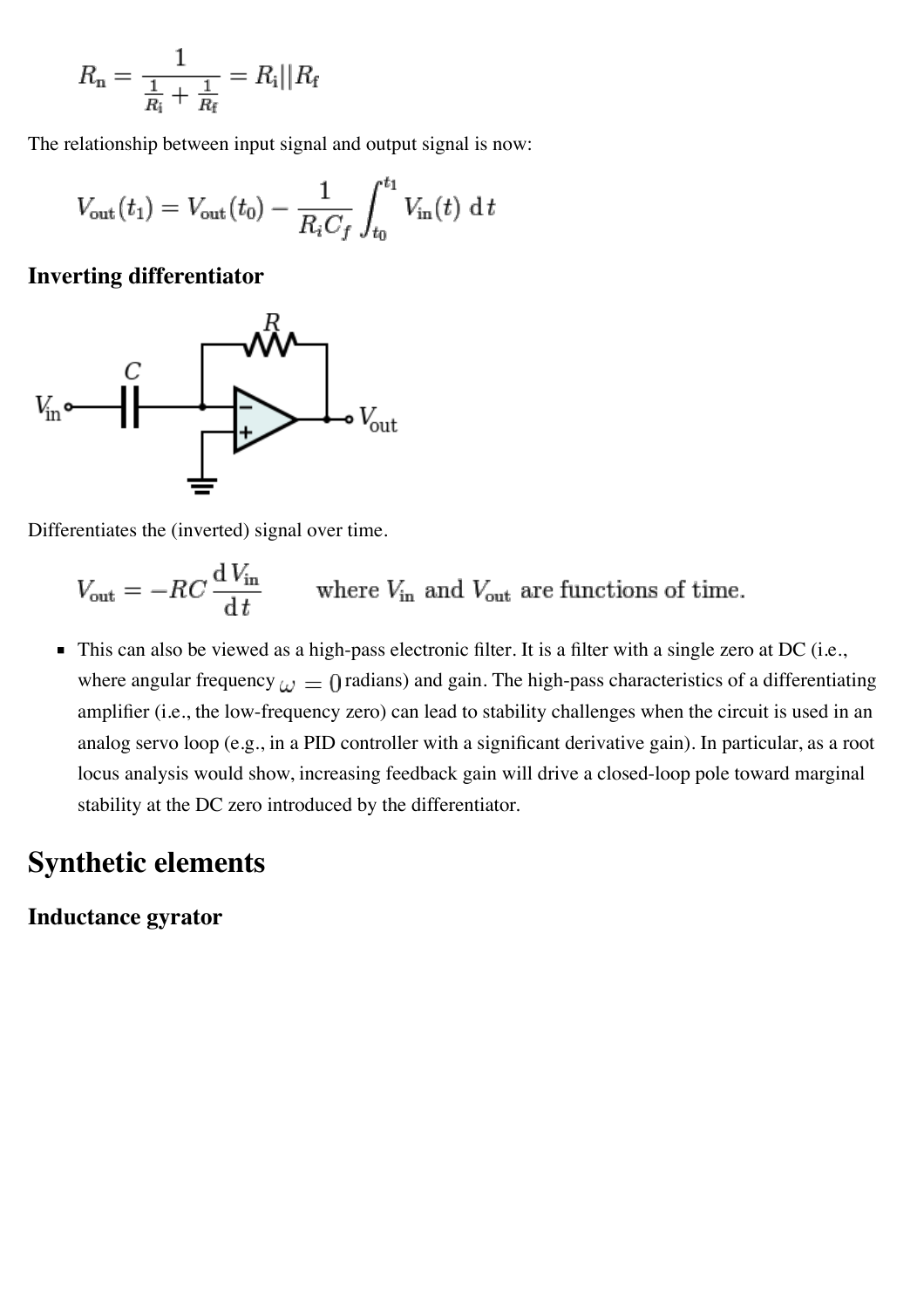

Simulates an [inductor](http://en.wikipedia.org/wiki/Inductor) (i.e., provides [inductance](http://en.wikipedia.org/wiki/Inductance) without the use of a possibly costly inductor). The circuit exploits the fact that the current flowing through a capacitor behaves through time as the voltage across an inductor. The capacitor used in this circuit is smaller than the inductor it simulates and its capacitance is less subject to changes in value due to environmental changes.

This circuit is unsuitable for applications relying on the [back EMF](http://en.wikipedia.org/wiki/Back_EMF) property of an inductor as this will be limited in a gyrator circuit to the voltage supplies of the op-amp.

#### **Negative impedance converter (NIC)**



Creates a [resistor](http://en.wikipedia.org/wiki/Resistor) having a negative value for any signal generator

In this case, the ratio between the input voltage and the input current (thus the input resistance) is given by:

$$
R_{\rm in} = -R_3 \frac{R_1}{R_2}
$$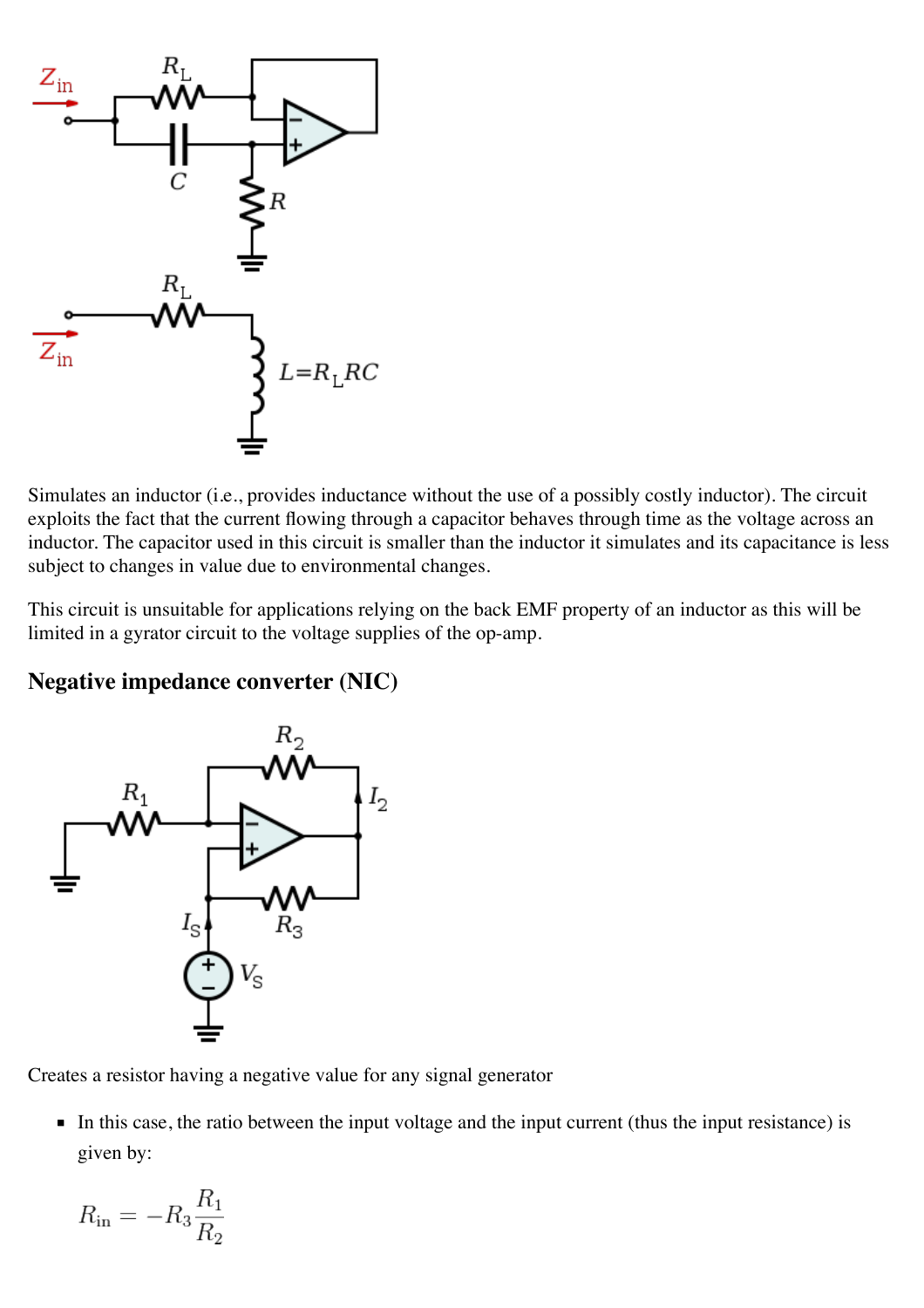In general, the components  $R_1, R_2$ , and  $R_3$  need not be resistors; they can be any component that can be described with an [impedance.](http://en.wikipedia.org/wiki/Electrical_impedance)

### **Non-linear**

### **Precision rectifier**



The voltage drop  $V_F$  across the forward biased diode in the circuit of a passive rectifier is undesired. In this active version, the problem is solved by connecting the diode in the negative feedback loop. The op-amp compares the output voltage across the load with the input voltage and increases its own output voltage with the value of  $V_F$ . As a result, the voltage drop  $V_F$  is compensated and the circuit behaves very nearly as an ideal (*super*) [diode](http://en.wikipedia.org/wiki/Diode) with  $V_F = 0$  V.

The circuit has speed limitations at high frequency because of the slow negative feedback and due to the low slew rate of many non-ideal op-amps.

### **Logarithmic output**



The relationship between the input voltage  $v_{\text{in}}$  and the output voltage  $v_{\text{out}}$  is given by:

$$
v_{\text{out}} = -V_{\text{T}} \ln \left( \frac{v_{\text{in}}}{I_{\text{S}} R} \right)
$$

where  $I_{\rm S}$  is the *saturation current* and  $V_{\rm T}$  is the *thermal voltage*.

If the operational amplifier is considered ideal, the inverting input pin is virtually grounded, so the current flowing into the resistor from the source (and thus through the diode to the output, since the op-amp inputs draw no current) is: